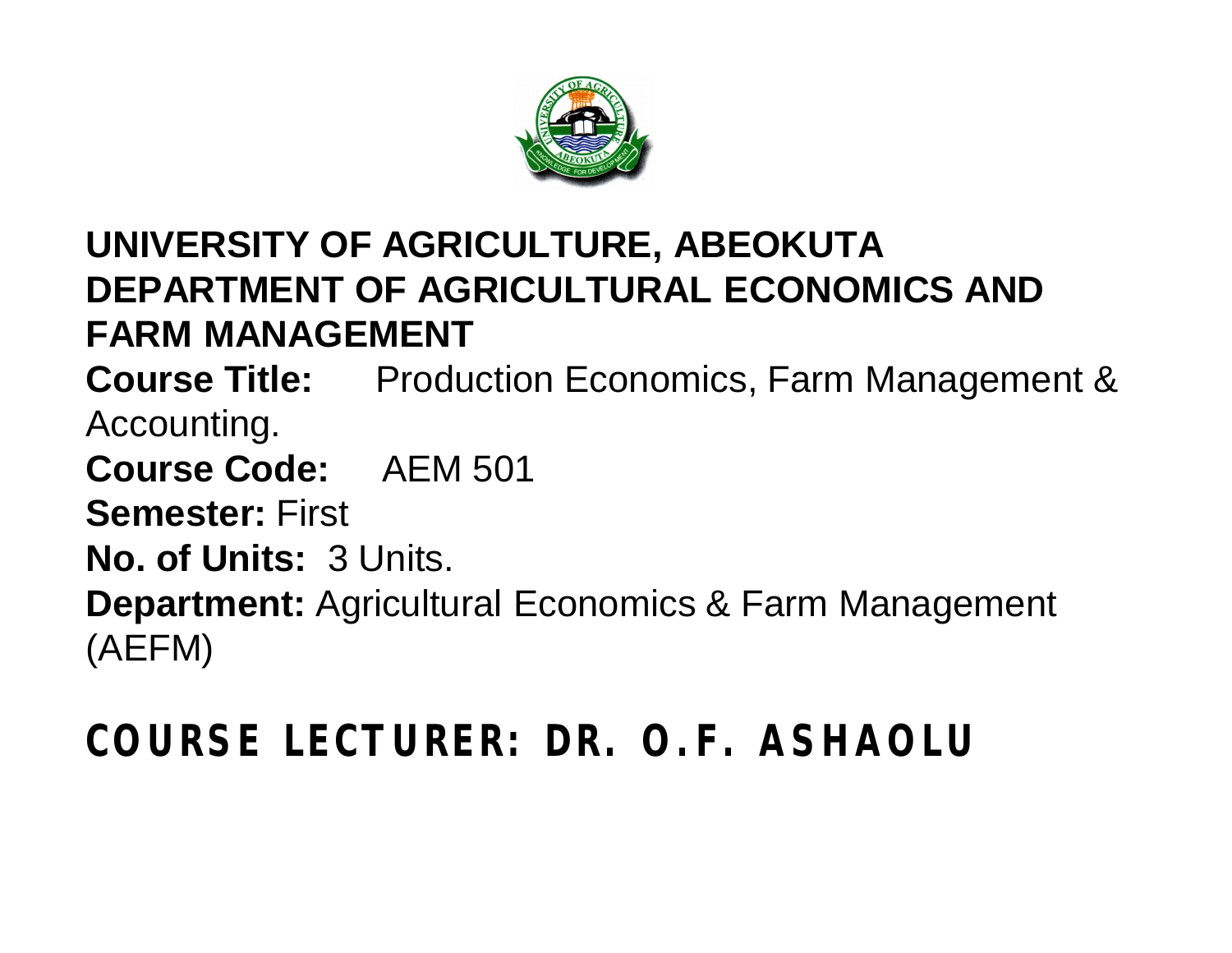# **LECTURE NOTE**

#### **Recommended Texts**

- (i) Olayide, S.O. and E.O. Heady (1982). Introduction to Agricultural Production Economics. Ibadan Univ. Press. Ibad., Nigeria. 319p
- (ii) Heady, Earl O. (1952). Economics of agricultural production and resource use. Prentice-Hall Inc. Englewood Cliffs, N.J.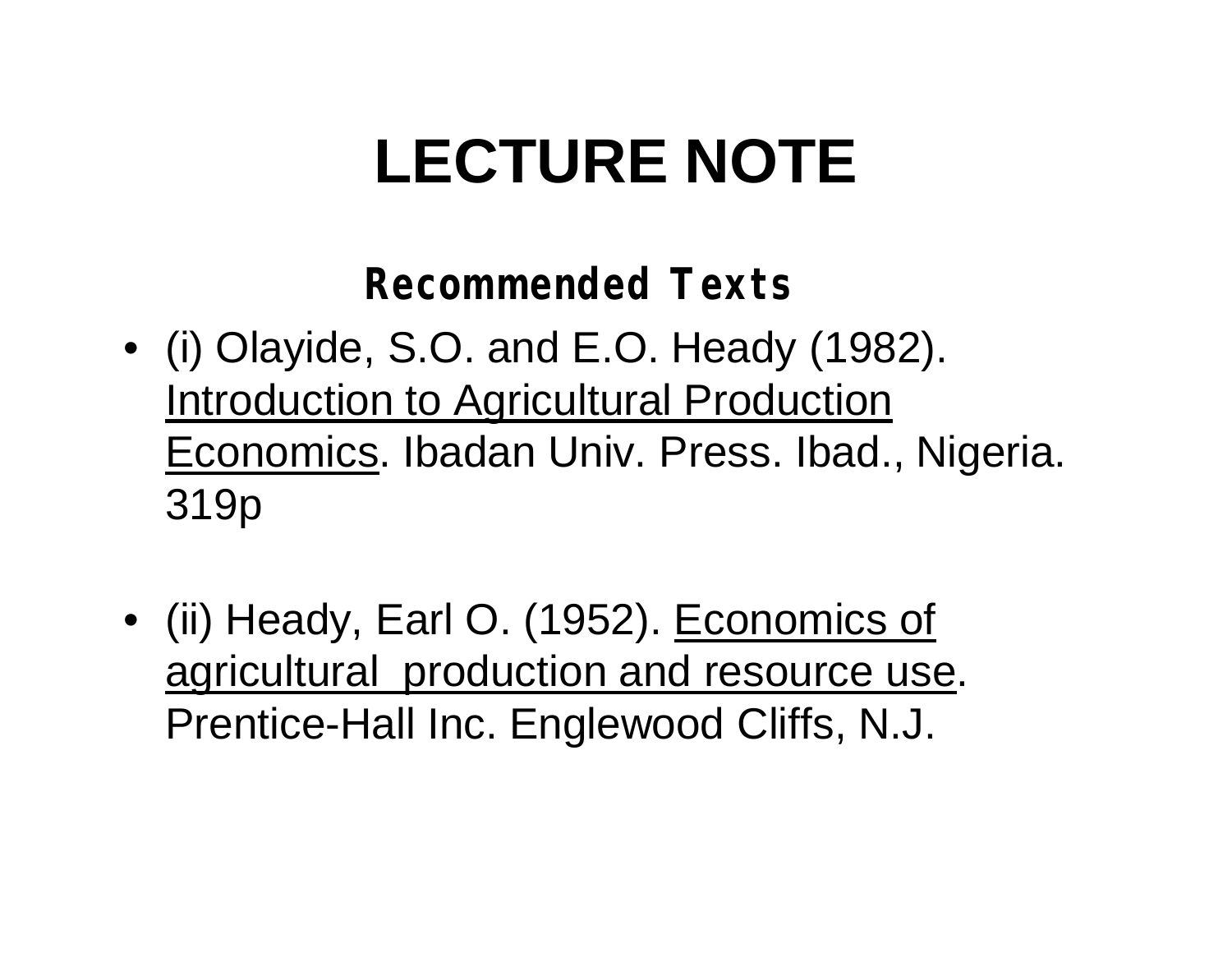## **Course Contents**

- Theory and principles of agricultural production with respect to resource use;
- ▶ Response analysis, forms of production functions and characteristics;
- **EXECUTE ALLOCATE EXECUTE FIGURE:** PRESOUTCE AND RESOURCE AND RESOURCE And product/enterprise combination;
- Agricultural demand and supply functions
- $\triangleright$  Production/farm planning and resource productivity;
- Farm records and accounting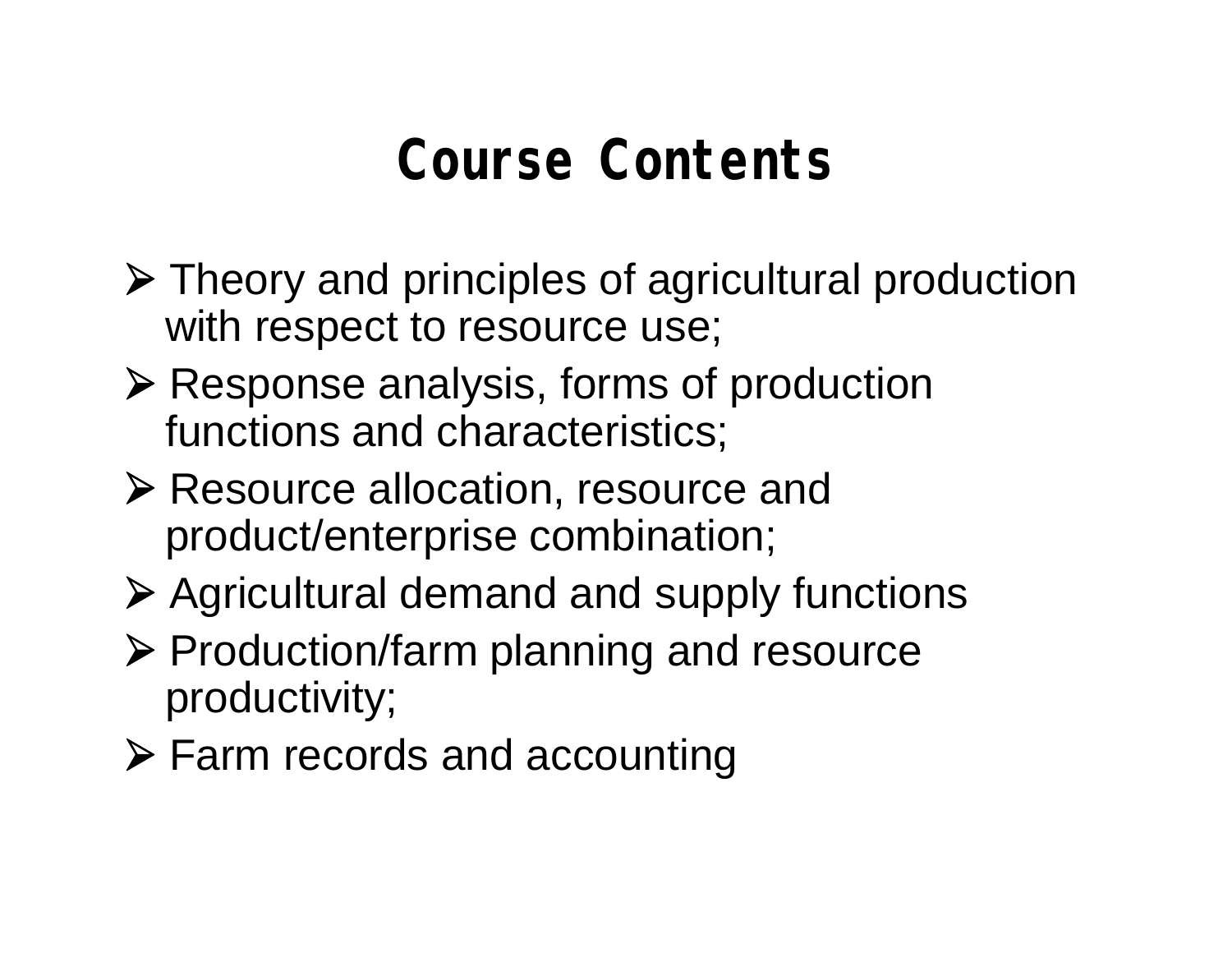## **Course Details**

(1).Theory and principles of agricultural production with respect to resource use

- Application of Economic theories
- The field of production economics, definitions and objectives.
- Subject matter of production economics
- Production economics and agricultural economics
- Production economics and peasant agriculture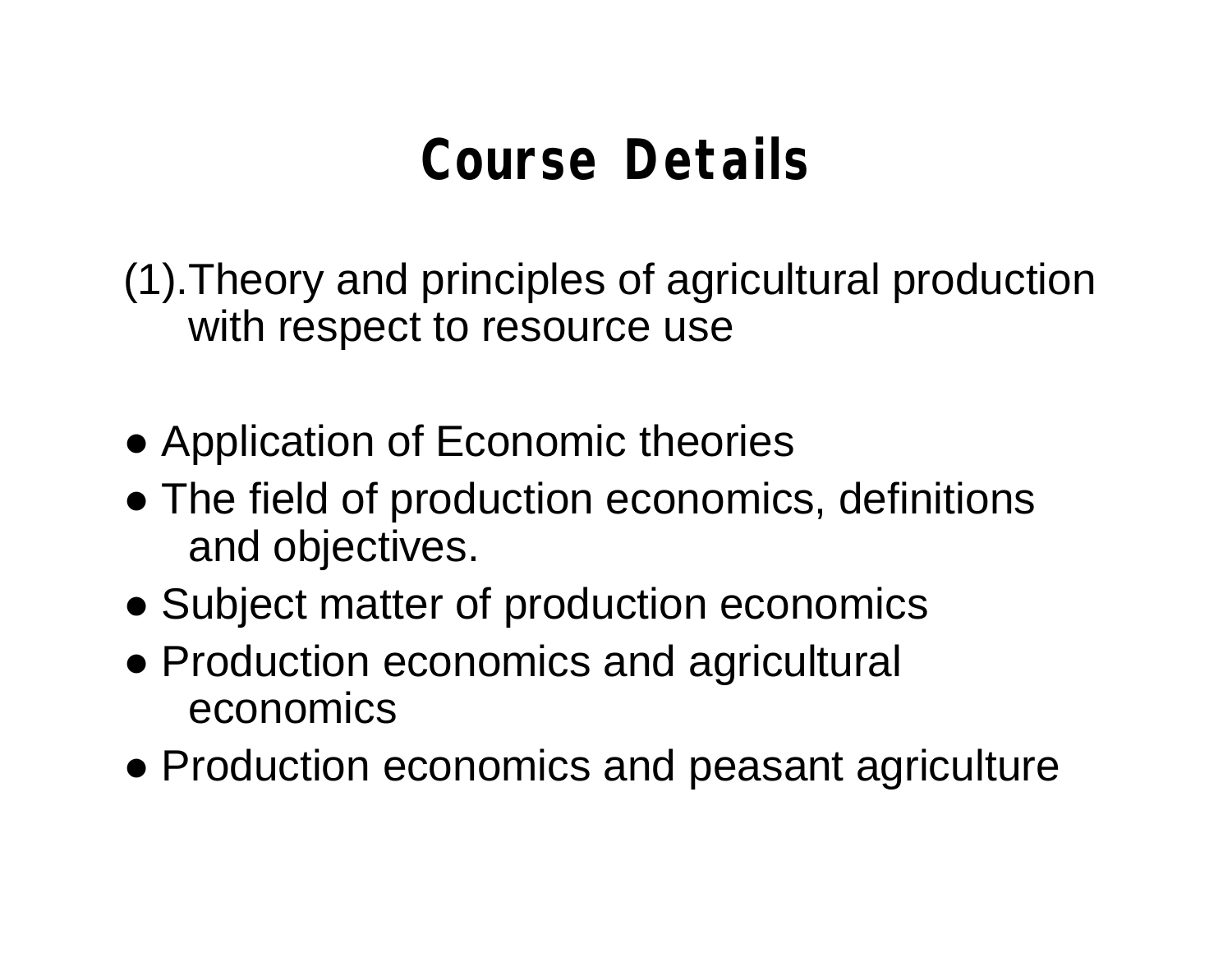#### (1 CONTD.)

• Tools of production economics: To facilitate empirical analyses of quantifiable variables of differentiable functions, econometric methods employing least square multiple regression, and methods of solving systems of simultaneous equations are employed where appropriate. Statistical principles for tests of hypotheses and significance of parameters are then employed. These tools are applicable in situations where we try to estimate production relationships and parameters based on experimental, time series, cross section and engineering data. Other tools include linear algebra and its extension of linear programming (LP); linear algebra and its extension of input-output or inter-industry model; systems analysis and its computer tool of simulation.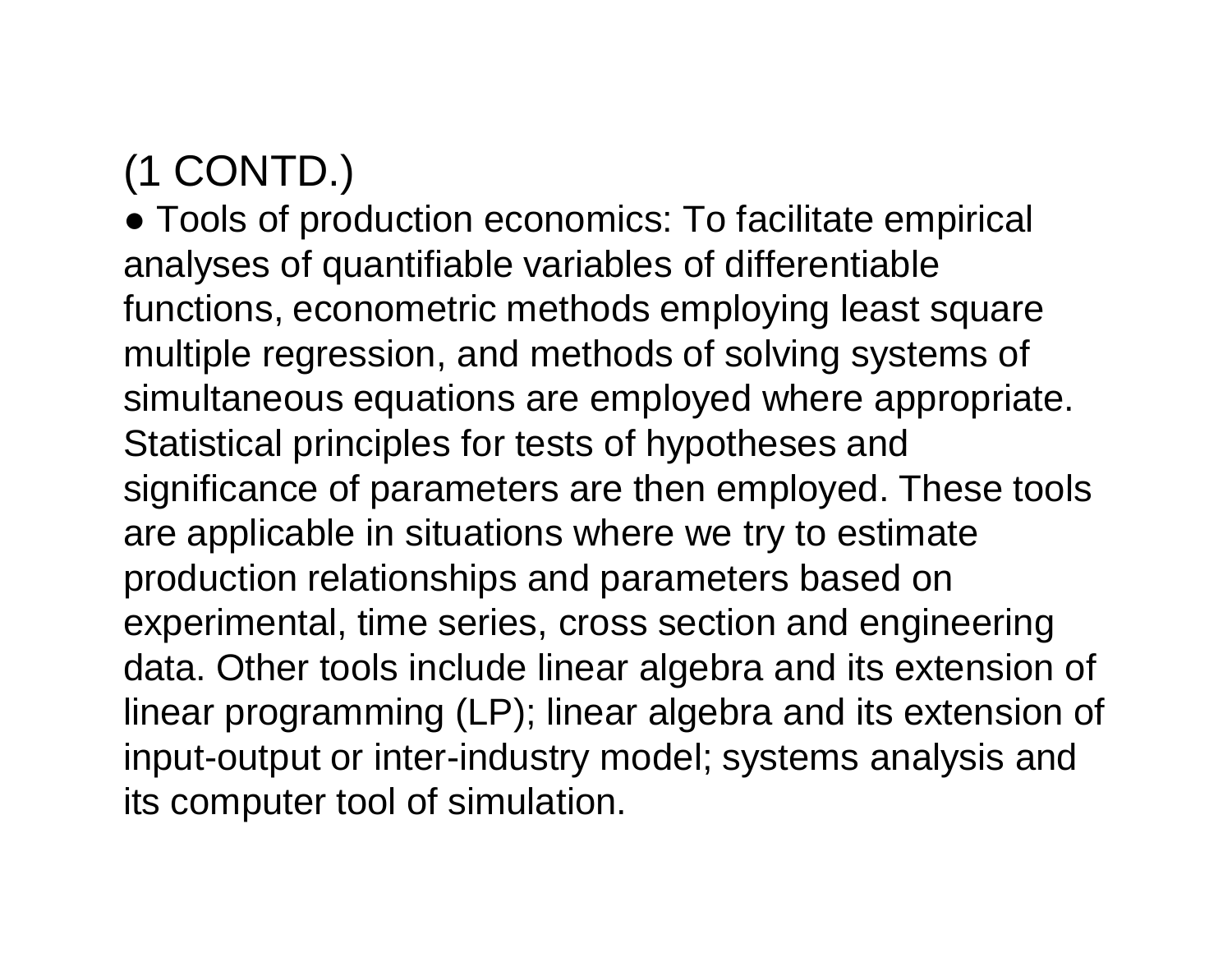(2) Response analysis, forms of production functions and characteristics.

- Variables and functions, implicit functions, explicit functions, derivatives.
- Optimization of production magnitude; steps in optimization of production functions.
- Selection of functional forms: Functional forms include

 $\rightarrow$  Linear function of the form  $y = f(x) = ax + b$  $\rightarrow$  Non- Linear function e.g. (i) Quadratic function of the form  $y = f(x) = a1x^2 + a2x + a3$ *for a1*  $\neq$  *0, y = x2 + 3x + 4. (ii) Cubic function of the form y = f(x) = b1x3 + b2x2b3x+b4 for b1*  $\neq$  *0. A typical example is the total cost of function C = 4q3 – 9q2 + 10q + 5.*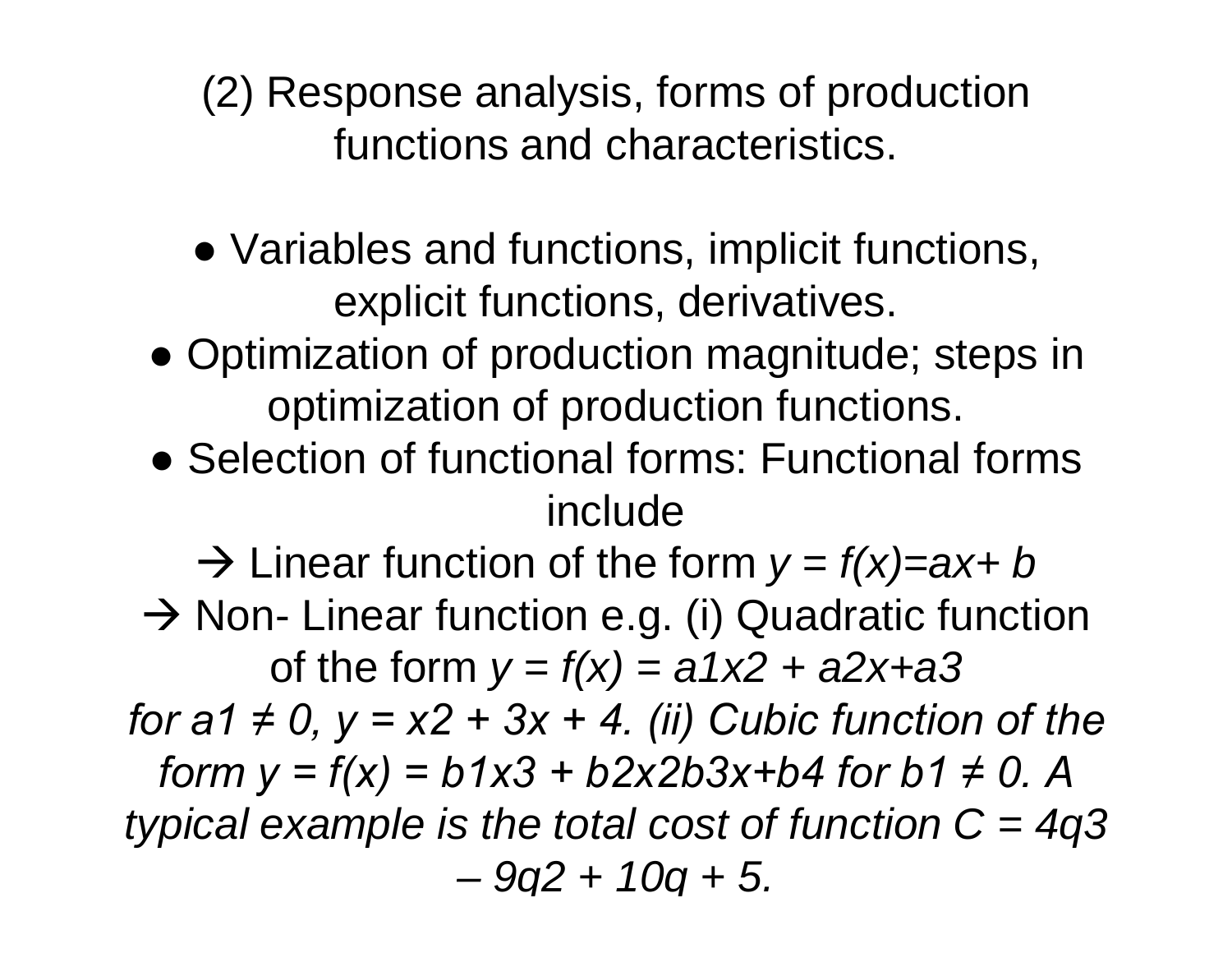#### (2 CONTD.)

 $\rightarrow$  (iii) Power function of the form  $y = f(x) = axb$  for  $a \neq$ 0 and  $b \neq 0$ .

Typical examples are the double-logarithmic (Cobb-Douglas) and the semi- logarithmic functions.

- → Exponential function of the form *y = bx, y = aert,* or *Pt = Po(ert)* where *e* = 2.71828 is the base of natural log.
	- $\rightarrow$  Root function of the form  $y = f(x) = b0 + b1x + c$ *b2x0.5*
- $\rightarrow$  Cube root function of the form  $y = f(x) = b0 + b1x + c$ *b2x1/2* 
	- Inflection points in production functions.
		- Production functions:
		- $\rightarrow$  Definition and examples
		- $\rightarrow$  Average product, marginal product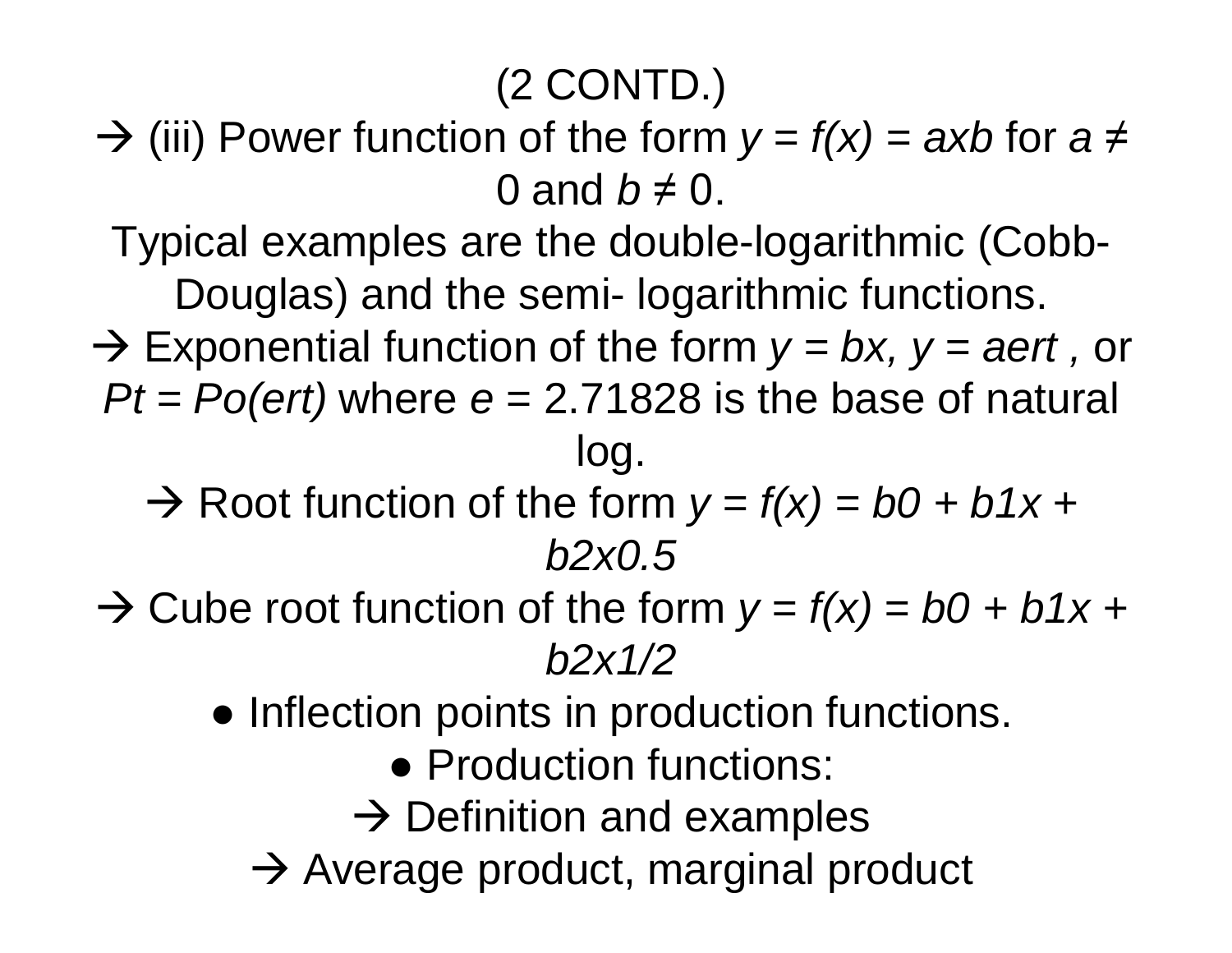### (2 CONTD.)

 $\rightarrow$  Rates of return and types e.g. constant returns, increasing returns and decreasing returns. Support with tabular examples and graphical presentation

- $\rightarrow$  The generalized production function and description; concept of returns to scale
- Profit maximization and cost minimization in the oneinput-one-output production case
- $\rightarrow$  Determination of physical and economic maxima, with assumptions.

 $\rightarrow$  Application of unconstrained maxima and minima  $\rightarrow$  Average physical product, marginal physical product, marginal revenue, marginal cost and relationships.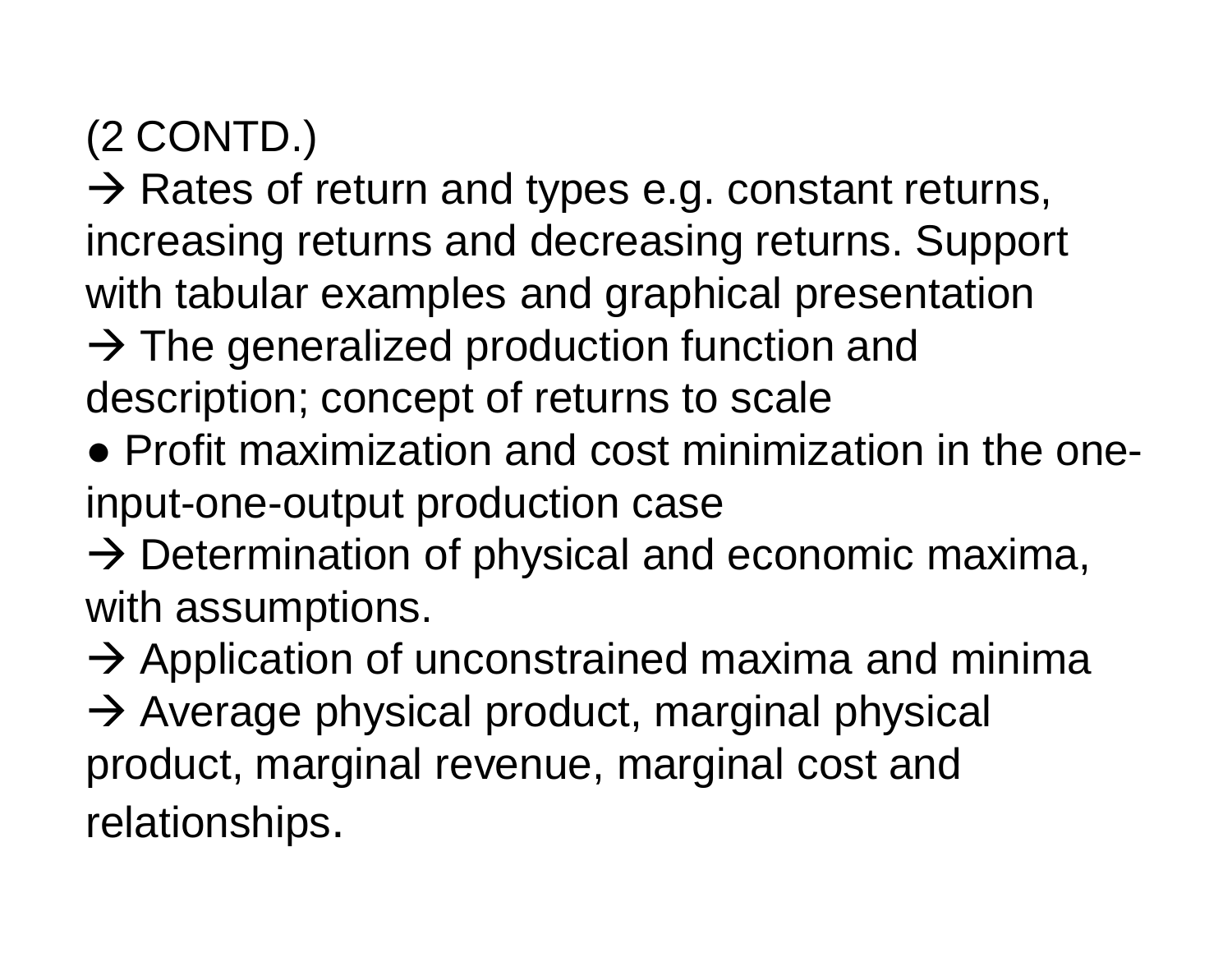(3) Resource allocation, resource and product/enterprise combination

• Production relationships

 $\rightarrow$  Factor-product relationships: Stages of production and the law of diminishing returns

 $\rightarrow$  Factor-factor relationships: The concept of isoquants, isocline, ridgeline and expansion paths  $\rightarrow$  Product-product relationships: Antagonistic products, joint products, complimentary products, supplementary products and competitive products. The concept of constant marginal rate of substitution, increasing marginal rate of substitution and decreasing marginal rate of substitution under competitive situation.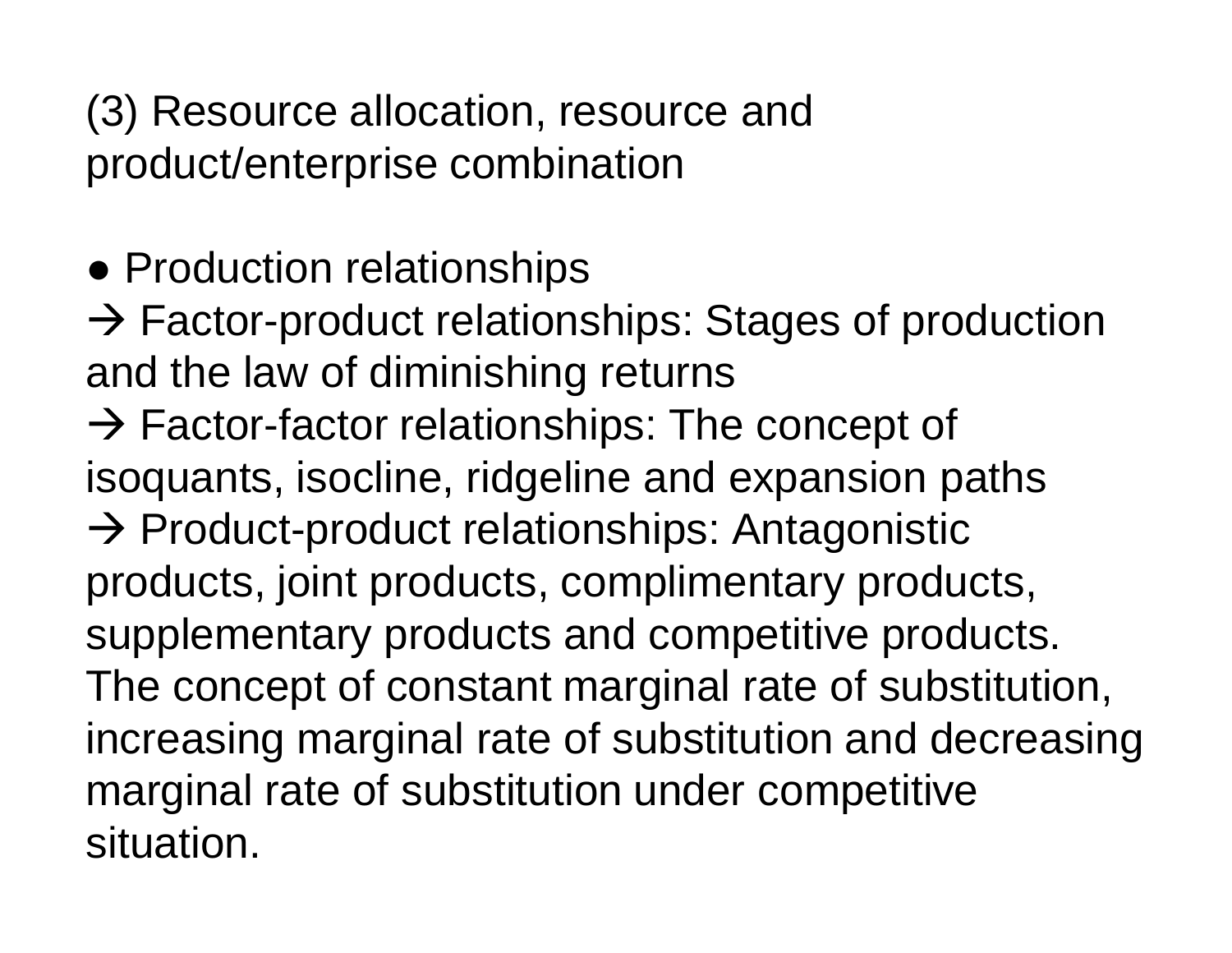(4) Agricultural demand and supply functions● Agricultural input demand

• Concept in supply relation; Importance of the study of supply functions

(5) Production/farm planning and resource productivity

- Differences between production and productivity
- Measurement of resource productivity
- Farm planning and budgeting process

 $\rightarrow$  Linear programming (LP) and optimal solution. Assumptions and structure of LP, graphical and simplex methods of solution  $\rightarrow$  Farm budgeting: Definition, importance and rules of budgeting; steps in farm budgeting process; partial and complete budgets